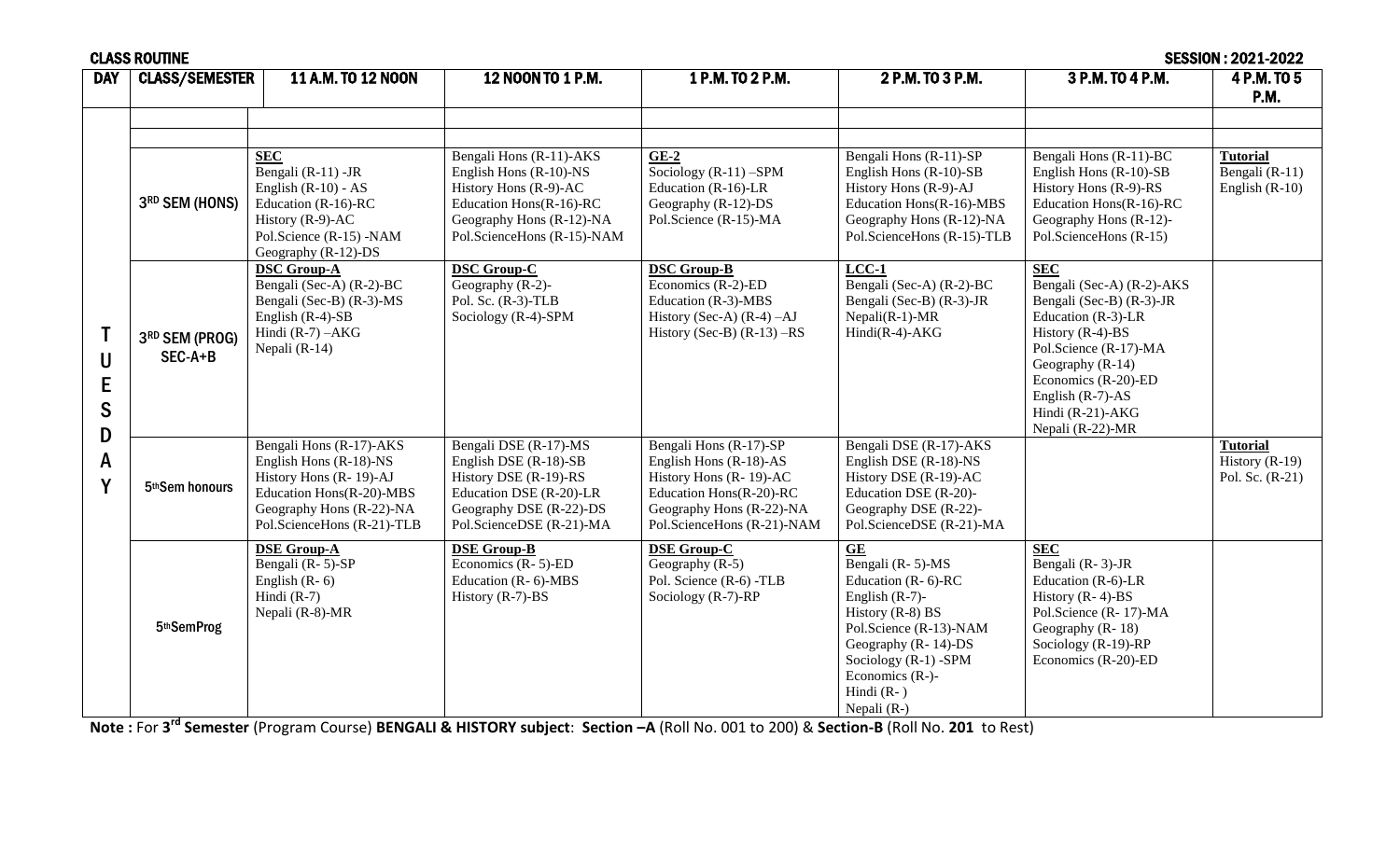|                                      | <b>CLASS ROUTINE</b><br><b>SESSION: 2021-2022</b>          |                                                                                                                                                                 |                                                                                                                                          |                                                                                                                                                              |                                                                                                                                                         |                                                                                                                                      |                  |
|--------------------------------------|------------------------------------------------------------|-----------------------------------------------------------------------------------------------------------------------------------------------------------------|------------------------------------------------------------------------------------------------------------------------------------------|--------------------------------------------------------------------------------------------------------------------------------------------------------------|---------------------------------------------------------------------------------------------------------------------------------------------------------|--------------------------------------------------------------------------------------------------------------------------------------|------------------|
| <b>DAY</b>                           | <b>CLASS/SEMESTER</b>                                      | <b>11 A.M. TO 12 NOON</b>                                                                                                                                       | 12 NOON TO 1 P.M.                                                                                                                        | 1 P.M. TO 2 P.M.                                                                                                                                             | 2 P.M. TO 3 P.M.                                                                                                                                        | 3 P.M. TO 4 P.M.                                                                                                                     | 4 P.M. TO 5 P.M. |
| W<br>E<br>D<br>N<br>E<br>S<br>D<br>A | 1 <sup>ST</sup> SEMESTER<br><b>Honours</b>                 | Bengali Hons (R-11)-AKS<br>English Hons $(R-10)-AS$<br>History Hons (R-9)-RS<br>Education Hons(R-8)-RC<br>Geography Hons (R-12)-NA<br>Pol.ScienceHons (R-7)-TLB | AECC-1<br>$\overline{\text{ENVS}}$ (R-7)-DS                                                                                              | Bengali Hons (R-11)-SP<br>English Hons (R-10)-SB<br>History Hons (R-9)-AC<br>Education Hons(R-8)-MBS<br>Geography Hons (R-12)-DS<br>Pol.ScienceHons (R-7)-MA | <b>GE-1 Group-A</b><br>Bengali (R-11)-JR<br>English $(R-10)$ -NS<br>Hindi $(R-7)$ -AKG<br>History (R-9)-AJ<br>Nepali (R-15)-MR<br>Economics $(R-8)$ -ED | Bengali $(R-11)$ -<br>English $(R-10)$ -SB<br>History $(R-9)$ -<br>Education $(R-8)$ -<br>Geography (R-12)-<br>Pol.Science (R-7)-NAM |                  |
|                                      | 1 <sup>ST</sup> SEMESTER<br><b>BA Program</b><br>Section-A | $LCC-1$<br>Bengali (R-2) (001-175)-SP<br>Bengali (R-3) (176-350)-MS<br>Hindi (R-4)-AKG<br>Nepali (R-15)-MR                                                      | DSC (Group-B)<br>Economics (R-4)-ED<br>Education $(R-3)$ -RC<br>History $(R-2)$ -RS<br>Bengali (Sec-A) (R-8)-MS                          | <b>DSC</b> (Group-A)<br>Bengali (R-2) (001-175)-AKS<br>Bengali (R-3) (176-350)-BC<br>English $(R-16)$ -NS<br>Hindi $(R-4)$ -AKG<br>Nepali (R-15)-MR          | <b>DSC</b> (Group-C)<br>Geography (R-4)-NA<br>Pol. Science (R-2)-NAM<br>Sociology (R-3)-SPM                                                             | AECC-1<br>$ENVS$ (R-3)-NA                                                                                                            |                  |
|                                      | 1 <sup>ST</sup> SEMESTER<br><b>BA Program</b><br>Section-B | $LCC-1$<br>Bengali (R-5) (351-550)-BC<br>Bengali (R-6) (551-Rest)-JR<br>Hindi $(R-4)$ -AKG<br>Nepali (R-15)-MR                                                  | <b>DSC</b> (Group-B)<br>Economics (R-4)-ED<br>Education $(R-3)$ -RC<br>History $(R-5)$ (351-550) $-AC$<br>History $(R-6)$ (551-Rest) -AJ | Bengali (R-5) (351-550)-JR<br>Bengali (R-6) (551-Rest)-MS<br>English $(R-16)$ -NS<br>Hindi $(R-4)$ -AKG<br>Nepali (R-15)-MR                                  | <b>DSC</b> (Group-C)<br>Geography (R-4)-NA<br>Pol. Science (R-2)-NAM<br>Sociology (R-3)-SPM                                                             | AECC-1<br>$ENVS$ (R-6)-MBS                                                                                                           |                  |
|                                      |                                                            |                                                                                                                                                                 |                                                                                                                                          |                                                                                                                                                              |                                                                                                                                                         |                                                                                                                                      |                  |
|                                      |                                                            |                                                                                                                                                                 |                                                                                                                                          |                                                                                                                                                              |                                                                                                                                                         |                                                                                                                                      |                  |
|                                      |                                                            |                                                                                                                                                                 |                                                                                                                                          |                                                                                                                                                              |                                                                                                                                                         |                                                                                                                                      |                  |

**Note :** For **1st Semester** (Program Course) **BENGALI, HISTORY & ENVS** : **Section –A** (Roll No. 001 to 350) & **Section-B** (Roll No. 351 to Rest)